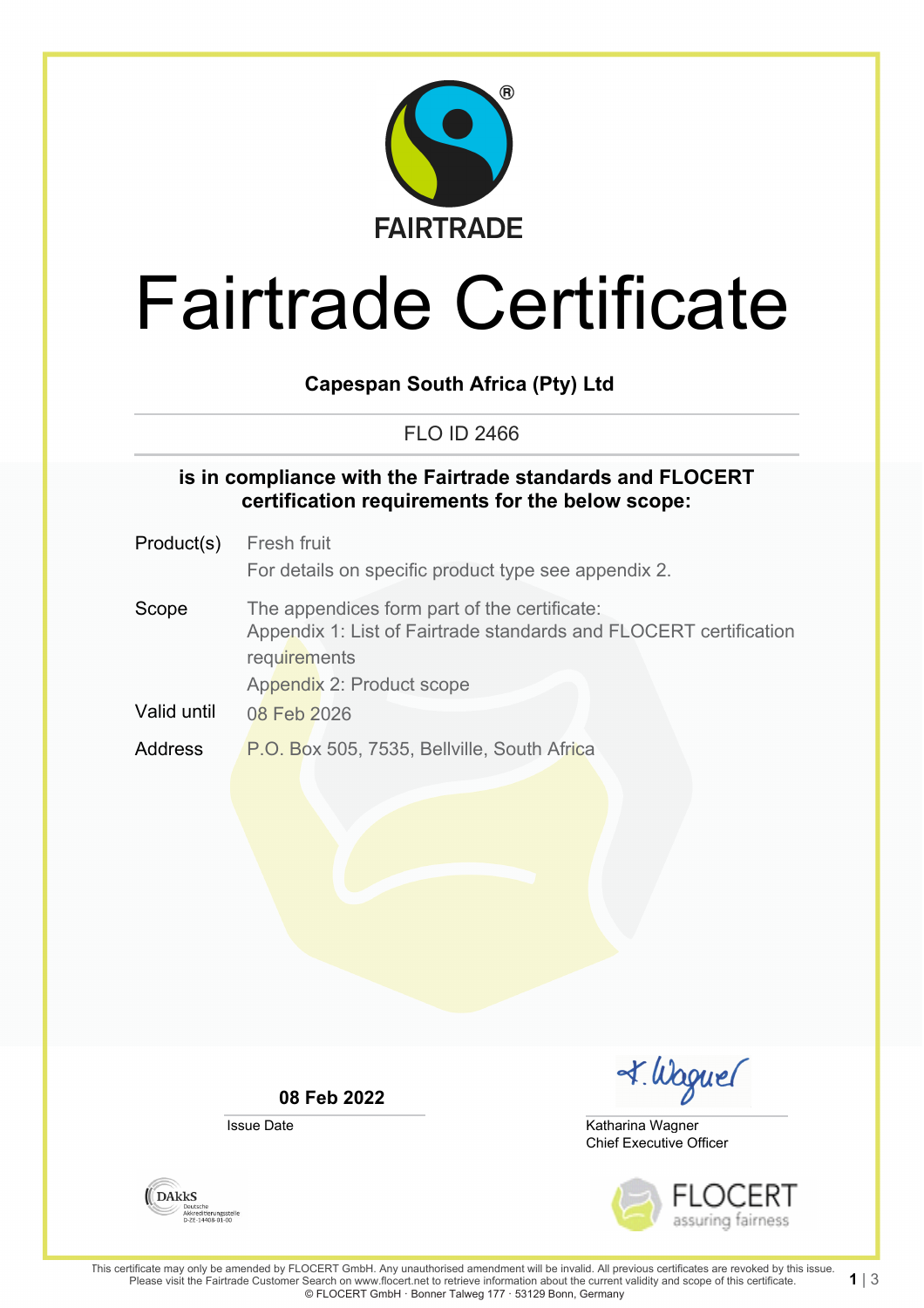

# Fairtrade Certificate

**Capespan South Africa (Pty) Ltd**

FLO ID 2466

**Appendix 1:**

**List of Fairtrade standards and FLOCERT certification requirements**

**The organization Capespan South Africa (Pty) Ltd with FLO ID 2466 ... is in compliance with the following Fairtrade standards**

Trader SCORE

• Fairtrade Trader Standard

• Fairtrade Standard for Fresh Fruit

### **... is in compliance with the following FLOCERT certification requirements**

Trader SCORE • FLOCERT Public Compliance Criteria List - Trade Certification